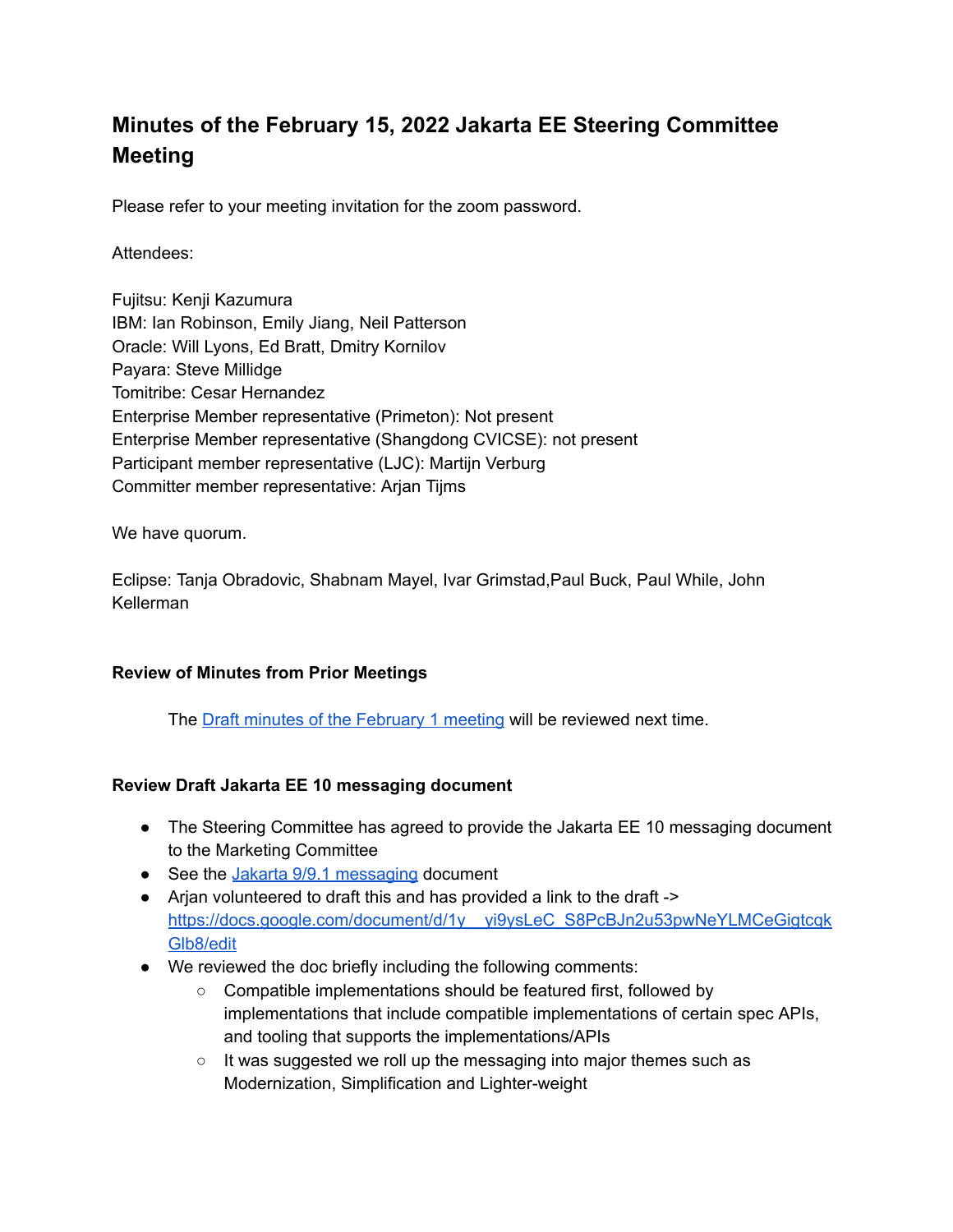- CDI-lite, Core Profile, Java SE updates, and Compatibility are all important to highlight. Faces updates were also mentioned.
- Members agreed to post comments to the doc.

## **Badging proposal feedback**

- Refer to Draft minutes of the [February](https://docs.google.com/document/u/0/d/168iKm3YZXRBqlZCRn5OGJpZJhnNf09zSErwe-ZxWqJU/edit) 1 meeting and the Badging [Proposal](https://docs.google.com/presentation/d/1EaXtL7GPmhLzYt4iDtMQ8JQjfwCuoy-uABhqkCEva_k/edit#slide=id.g10f13aae965_0_0).
- Refer to Tanja's mail from Feb 10:

In our last [meeting](https://urldefense.com/v3/__https://docs.google.com/document/d/168iKm3YZXRBqlZCRn5OGJpZJhnNf09zSErwe-ZxWqJU/edit?usp=sharing__;!!ACWV5N9M2RV99hQ!bsoE5ShWvW76F01PAB-3BIyk6zhhZOckff7RYzGEhJPxvm2tdfEolocRB3ZsOpND$) on February 1st, John Kellerman presented a proposal for a Jakarta EE Badging [Program](https://urldefense.com/v3/__https://docs.google.com/presentation/d/1EaXtL7GPmhLzYt4iDtMQ8JQjfwCuoy-uABhqkCEva_k/edit*slide=id.gfb9bc4e20a_0_18__;Iw!!ACWV5N9M2RV99hQ!bsoE5ShWvW76F01PAB-3BIyk6zhhZOckff7RYzGEhJPxvm2tdfEolocRB_NpSkpk$). We ran out of time at the meeting for the full discussion and wanted to leave time for each member to review the slides, form an opinion, and follow up comments / questions about the program.

To help set us up for a productive discussion on the topic in the next meeting, maybe an email thread on this can get the conversation? For starters answers to some basic questions would help. We would appreciate finding out from the members on the Jakarta EE Steering Committee:

- a. Do you think this program would be beneficial for Jakarta EE?
- b. Would you participate in a badging program?
- c. What is the major obstacle for initiating the program this year?

Your input will help us revise the proposal to align with our joint interests.

- Summary of input:
	- IBM had the same input as last time, that such a program would be valuable should be funded out of the Program Plan (not for an additional fee), based on priority. If it were not funded from the Program Plan, that implied a decision on priority for this year.
	- Oracle generally agreed with IBM's input.
	- $\circ$  Payara felt the program would be beneficial, but had concerns about the costs and whether Payara had all of the skills required to implement such a program.
	- Arjan noted the proposal hinges on a tutorial which itself needs to be updated.
	- $\circ$  Tomitribe felt the proposal was good, but there would be a challenge in creating content. Any "paying option" would require more thought.
	- $\circ$  Fujitsu felt the proposal may be beneficial but the costs quoted were too high. Any such proposal would also need to be localized (translated into local languages).
	- Martijn thought the proposal was worth trying, with the most cost-effective approach, and agreed that content must be localized.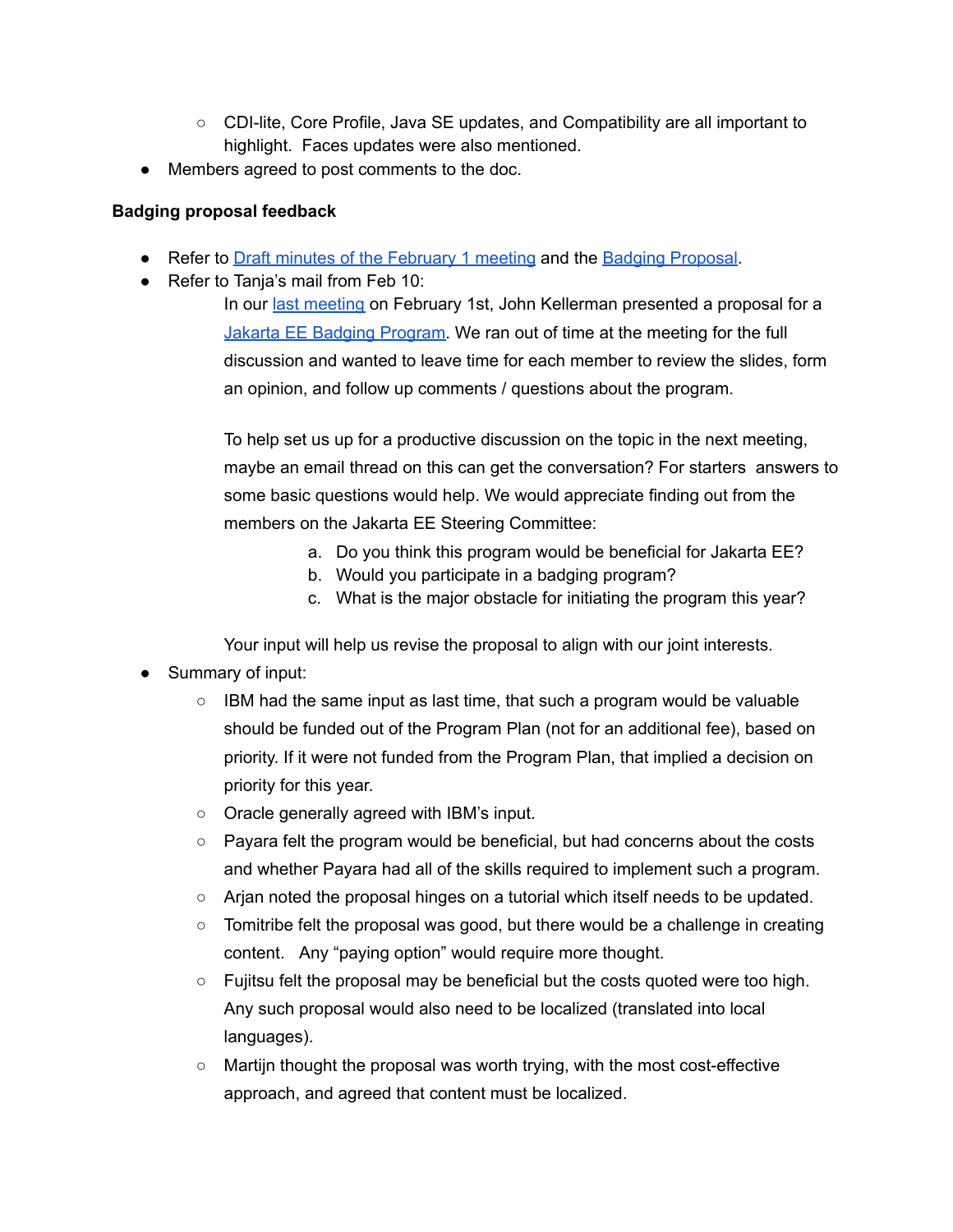• The Eclipse Foundation will continue to evaluate and tune the proposal. It is recognized that we need to target a directional decision by mid- to late- March.

# **Program Plan Quarterly Objectives**

- In prior years we have monitored quarterly progress against the Program Plan
- I propose that we continue this practice in CY2022
- Tanja has drafted a quarterly objectives tracking document for review and feedback:
	- 2022 Program Plan Quarterly [Objectives](https://urldefense.com/v3/__https://docs.google.com/presentation/d/1JH_ONPYmsQxNgN-ta4Yc6AP7i3Ez1Hq1gP8PX2zbCeo/edit*slide=id.g112ac509088_0_0__;Iw!!ACWV5N9M2RV99hQ!ZftDyw2HsaEQgnsfmx76s2Goi0JVJwzzGXKIZ6Yz16FFI6R6K6ahHQ3PRBf5Fwuz$)
- Committee members are requested to provide feedback

## **Jakarta EE Ecosystem categories**

- Following the Working Group meeting a question was raised about what the "PaaS" Offerings" category is and how offerings are assigned
	- [https://docs.google.com/spreadsheets/d/1gEv8IK2xXYJxf2i0uUCwfIBMPybF9XM](https://docs.google.com/spreadsheets/d/1gEv8IK2xXYJxf2i0uUCwfIBMPybF9XMOczhA--hdRaE/edit#gid=0) [OczhA--hdRaE/edit#gid=0](https://docs.google.com/spreadsheets/d/1gEv8IK2xXYJxf2i0uUCwfIBMPybF9XMOczhA--hdRaE/edit#gid=0)
- It was agreed the the PaaS Offering category was mislabeled, and this will be corrected
- We discussed whether such categories should be governed, and it was agreed that a lightweight process would be best. The xls owner should create the categories as the opener deems appropriate with input from team members if provided. If there are specific objections they could be raised to the xls owner, or to this committee if required.

### **Electronic Voting**

- Refer to the **[December](https://jakarta.ee/about/meeting_minutes/steering_committee/minutes-december-14-2021.pdf) 14 meeting minutes** 
	- It was agreed that electronic voting at the Jakarta EE Steering Committee would be reasonable if the following criteria were met:
		- A member proposed an electronic vote, AND
		- There was either consensus agreement among members present to hold the vote electronically, or there was a majority vote among members present to hold the vote electronically, AND
		- The vote would not violate any EFSP or Jakarta EE Spec process guidelines mandating a 2-week voting period (it is unlikely that this circumstance would occur in a Steering Committee vote), AND
		- The following guidelines *generally* applied and justified holding the vote electronically. It would be difficult to document and rigidly enforce all conditions that would justify holding the vote electronically, but the following represent the general intent:
			- There had been adequate discussion of the topic in the meeting or prior meetings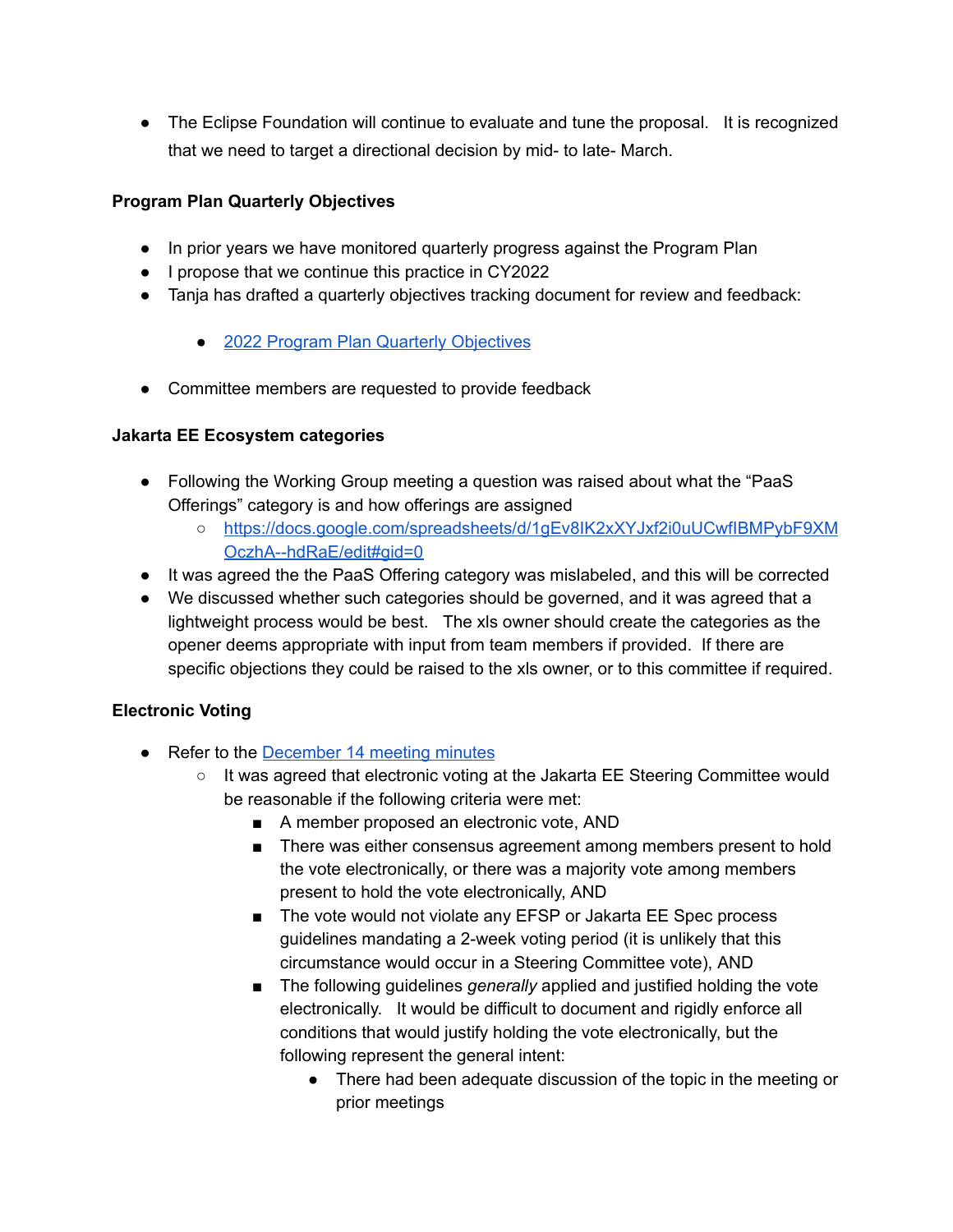- Note that voting electronically in order to conduct the discussion in email, instead of in a meeting, would not be considered a valid rationale for an electronic vote.
- There was not adequate time to vote on the topic during the meeting.
- There was a desire to ensure that all members had the opportunity to vote on a particular item, if not all members were present and/or had not delegated their vote by proxy.
- I have drafted the following Resolution for discussion in email, and in the next meeting, for a vote:
	- Resolved, that the Jakarta Steering Committee approves the following use of electronic voting in Jakarta EE committee meetings, under the circumstances described below:
		- A committee member proposed an electronic vote, AND
		- There was either consensus agreement among members present to hold the vote electronically, or there was a majority vote among members present to hold the vote electronically, AND
		- The vote would not violate any EFSP or Jakarta EE Specification process guidelines mandating a 2-week voting period, or any other Eclipse Foundation requirements, AND
		- The following guidelines generally apply and justify holding the vote electronically:
			- There has been adequate discussion of the topic in the meeting or prior meetings
				- Voting electronically in order to conduct the discussion in email, instead of in a meeting, is not considered a valid rationale for an electronic vote.
			- There was not adequate time to vote on the topic during the meeting, or there was a desire to ensure that all members had the opportunity to vote on a particular item, if not all members were present and/or had not delegated their vote by proxy.

-----------------Did not discuss items below this line—--------------------------

# **Jakarta EE 10 status (if time permits)**

- Jakarta EE Spec Mentor [Assignments](https://docs.google.com/spreadsheets/d/1YTUpfdLZZrk2_UGwoX2w0seOCueRO3sQJIjWxpDAa7g/edit#gid=35969432) & Ballot Progress
	- "Done": 3 (not counting Jakarta RPC)
	- "Ballot in process": 2
- Do the Spec Committee and Platform Team have what they need from the Steering Committee at this time to move the project forward?
	- The general requirement is for resources to move the project forward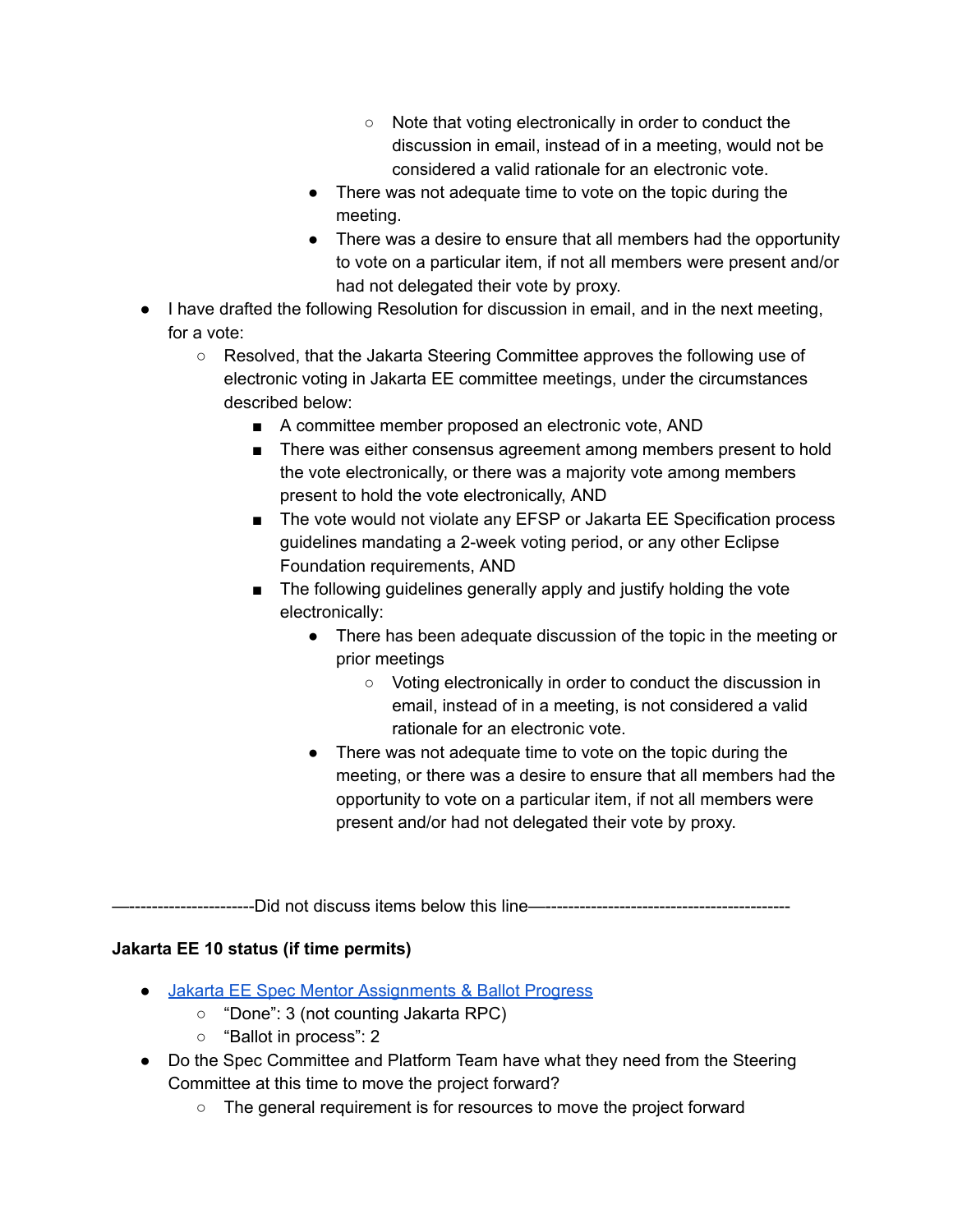- Please highlight specific resource requirements to this group if that will be helpful
- Arjan identified a need for assistance with the Jakarta Faces TCK
	- Has progress/communication happened on this

#### **Splitting implementation and Specification Projects (if time permits)**

- Conclusion of the discussion from a prior meeting was that:
	- Steering Committee representatives should review the current (organic) direction and determine if this direction meets committee expectations.
	- Paul also suggested that Ed forward this to the Spec Committee alias.
- Has this issue progressed

# **Election Process (Will will contact David and structure this item for committee discussion)**

• Original note from Zahra

The Jakarta EE Working Group Charter [1] identifies three key committees to drive the various facets of the working group for which there are annual elected positions to be filled: the Steering Committee, the Specification Committee, and the Marketing and Brand Committee.

The elected positions are to represent each of the Enterprise Members, Participant Members, and Committer Members. Note that Strategic Members each have a representative appointed to these committees, and thus Strategic member companies do not participate in this election.

Through this email, we are announcing that the Foundation will hold elections on behalf of the working group using the proposed timetable listed below.

All members are encouraged to consider nominating someone for the positions, and self-nominations are welcome. The period for nominations is September 8, 2021 - September 16, 2021. Nominations should be sent to this mailing list indicating related Committee/Seat.

Once nominations are closed, we will announce the candidates, and will distribute ballots via email. The election process will follow the Eclipse "Single Transferable Vote" method, as defined in the Eclipse Bylaws [2].

The winning candidates will be announced on this mailing list shortly after the elections are concluded.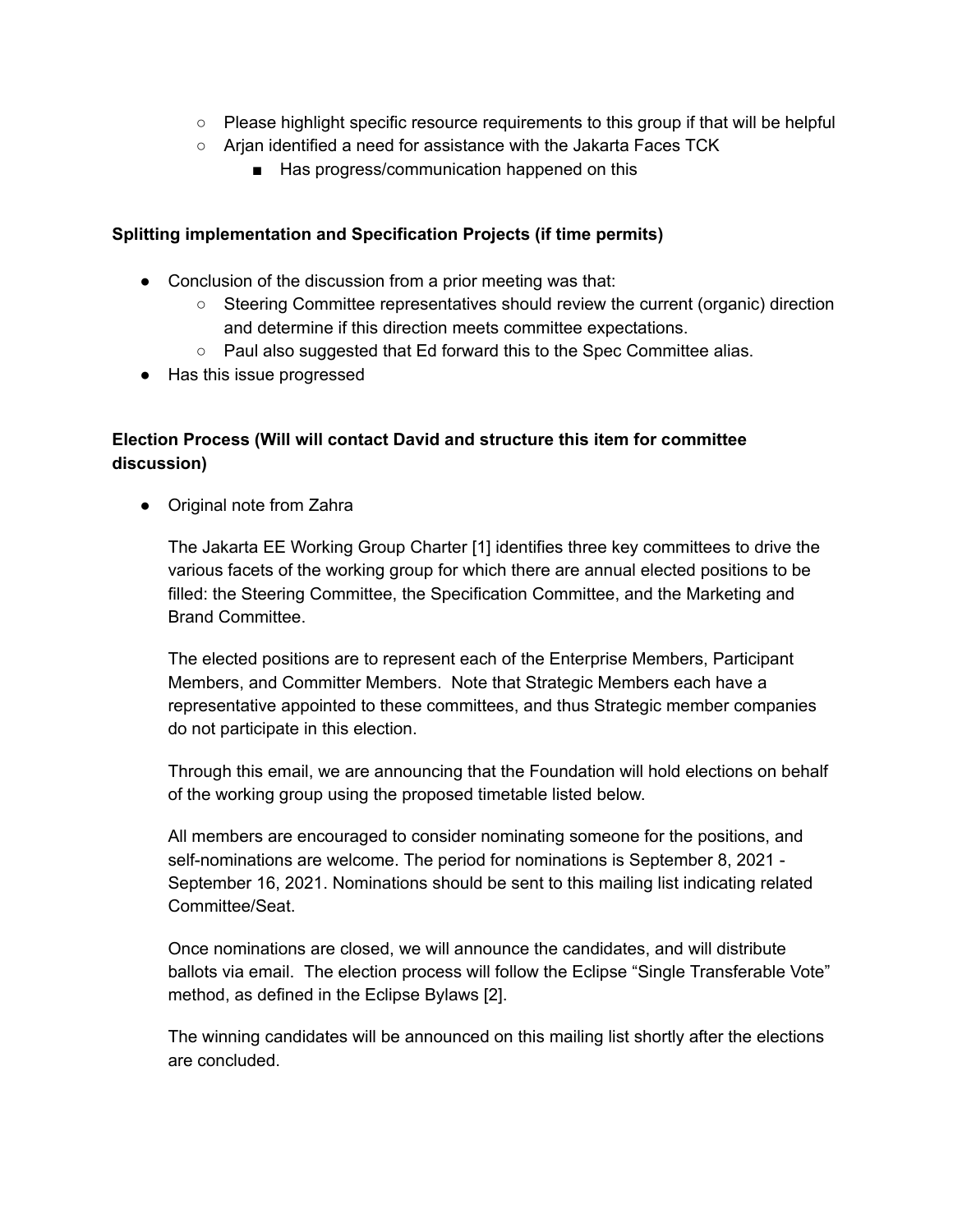Election Schedule

Nomination Period: September 8, 2021 - September 16, 2021

Election Period: September 21 - 28, 2021

Winning Candidates Announced: September 30, 2021

The following positions will be filled as part of this election:

Steering Committee

One seat allocated for Participant Members

One seat allocated for Committer Members

Specification Committee

One seat allocated for Participant Members

One seat allocated for Committer Members

Marketing and Brand Committee

One seat allocated for Participant Members

One seat allocated for Committer Members

Please note while all Committees provide for two seats allocated for Enterprise Members, there are currently only two Enterprise level members of the working group. As a result, there is no requirement to hold an election for those seats.

Please let us know if you have any questions.

[1] [https://www.eclipse.org/org/workinggroups/jakarta\\_ee\\_charter.php](https://www.eclipse.org/org/workinggroups/jakarta_ee_charter.php)

[2] <https://www.eclipse.org/org/documents/>

Best Regards,

Zahra

● See email from David Blevins on Sept 10: